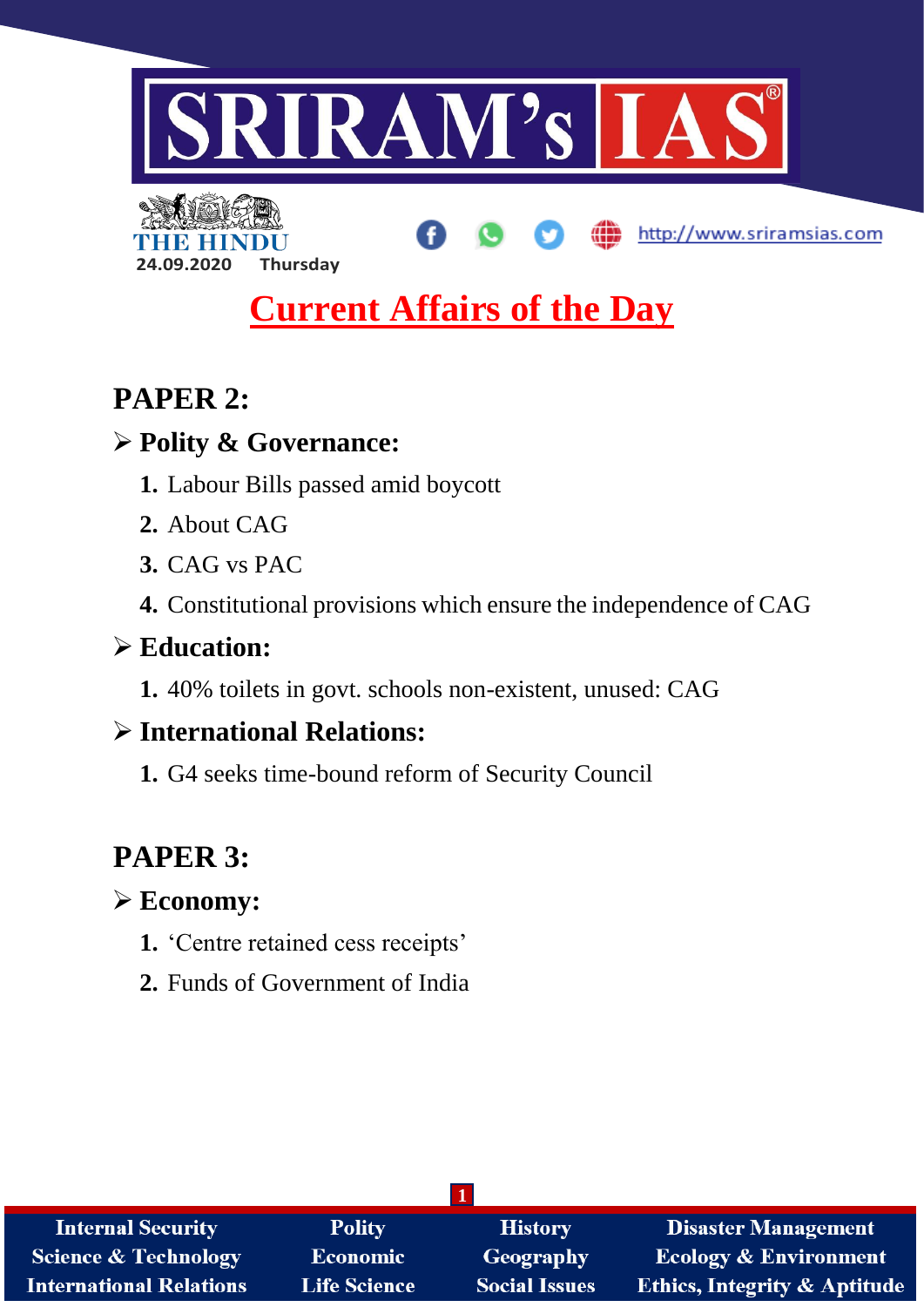

http://www.sriramsias.com

# HR HII **24.09.2020 Thursday**

## **'Centre retained cess receipts'**

- The Centre retained in the **Consolidated Fund of India** more than ₹1.1 lakh crore out of the almost ₹2.75 lakh crore collected in 2018-19 through various cesses, instead of transferring the receipts to the specified Reserve Funds that Parliament had approved for such levies, the **CAG** said.
- Moreover, ₹1,24,399 crore collected as cess on crude oil over the last decade had not been transferred to the designated Reserve Fund — the Oil Industry Development Board — and had been retained in the Centre's coffers, the CAG reckoned.
- $\triangleright$  The Goods and Services Tax (GST) Compensation Cess, which has become a bone of contention between the States and the Centre, was also 'shortcredited' to the relevant reserve fund to the extent of ₹40,806 crore in 2018- 19.

## **Value Added Information**

## **Funds of Government of India:**

The Indian government's funds are kept in three parts, which are listed below:

- 1. Consolidated Fund of India
- 2. Contingency Fund of India
- 3. Public Accounts of India

All three are described below briefly.

## **Consolidated Fund of India:**

- $\triangleright$  This is the most important of all accounts of the government.
- $\triangleright$  This fund is filled by:
- $\triangleright$  Direct and indirect taxes Loans taken by the Indian government
- $\triangleright$  Returning of loans/interests of loans to the government by anyone/agency that has taken it
- $\triangleright$  The government meets all its expenditure from this fund.
- $\triangleright$  The government needs parliamentary approval to withdraw money from this fund.

| <b>Internal Security</b>        | <b>Polity</b>       | <b>History</b>       | <b>Disaster Management</b>              |
|---------------------------------|---------------------|----------------------|-----------------------------------------|
| <b>Science &amp; Technology</b> | <b>Economic</b>     | <b>Geography</b>     | <b>Ecology &amp; Environment</b>        |
| <b>International Relations</b>  | <b>Life Science</b> | <b>Social Issues</b> | <b>Ethics, Integrity &amp; Aptitude</b> |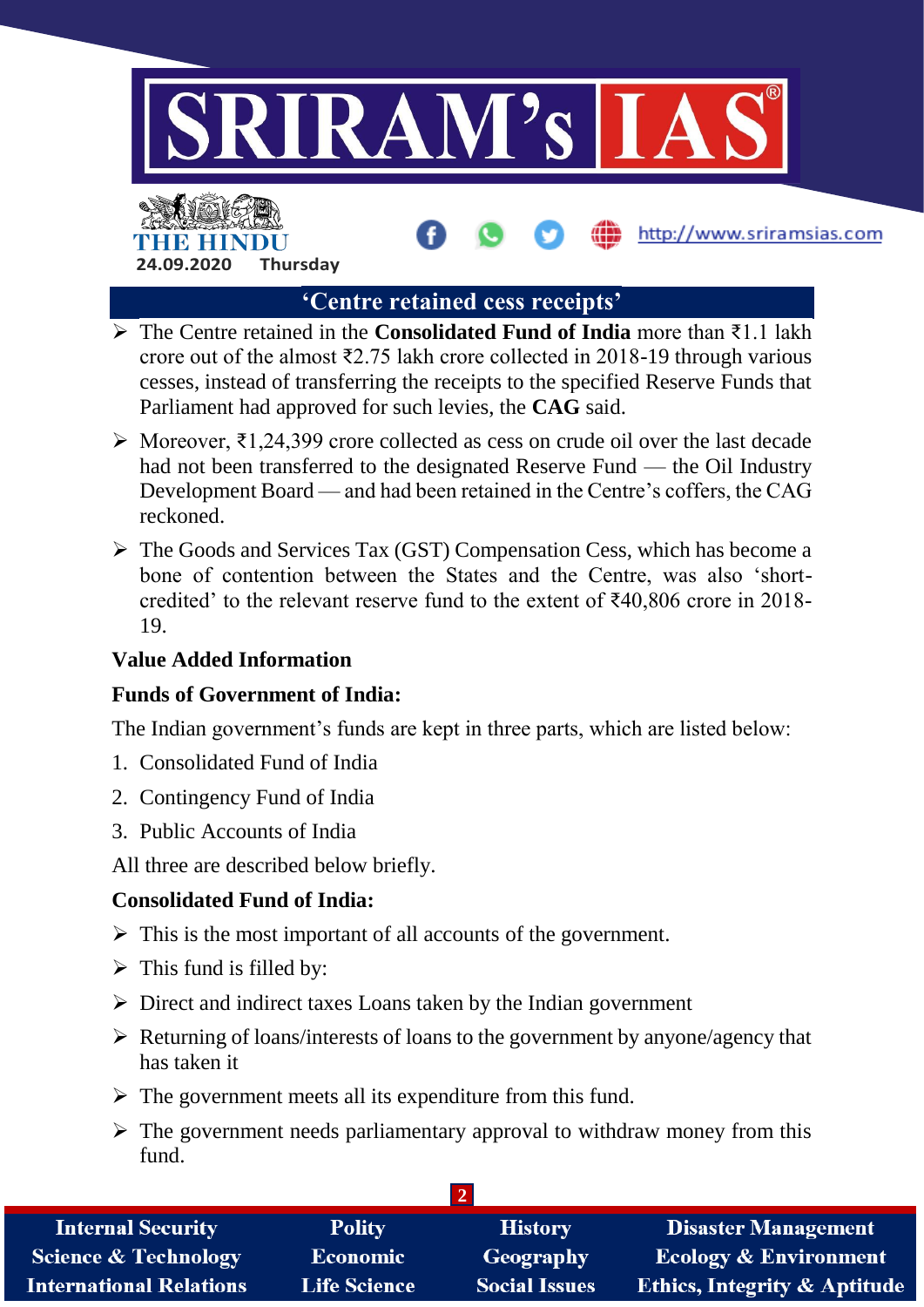



 $\triangleright$  The provision for this fund is given in Article 266(1) of the Constitution of India.

http://www.sriramsias.com

- $\triangleright$  Each state can have its own Consolidated Fund of the state with similar provisions.
- The Comptroller and Auditor General of India audits these funds and reports to the relevant legislatures on their management.

## **Contingency Fund of India:**

- $\triangleright$  Provision for this fund is made in Article 267(1) of the Constitution of India.
- $\triangleright$  Its corpus is Rs. 500 crores.
- $\triangleright$  The Secretary, Finance Ministry holds this fund on behalf of the President of India.
- $\triangleright$  This fund is used to meet unexpected or unforeseen expenditure.
- $\triangleright$  Each state can have its own contingency fund.

## **Public Accounts of India:**

- $\triangleright$  This is constituted under Article 266(2) of the Constitution.
- $\triangleright$  All other public money (other than those covered under the Consolidated Fund of India) received by or on behalf of the Indian Government are credited to this account/fund.
- $\triangleright$  This is made up of:
- $\triangleright$  Bank savings account of the various ministries/departments
- $\triangleright$  National small savings fund, defense fund
- $\triangleright$  National Investment Fund (money earned from disinvestment)
- $\triangleright$  National Calamity & Contingency Fund (NCCF) (for Disaster Management)
- $\triangleright$  Provident fund, Postal insurance, etc.
- $\triangleright$  Similar funds
- $\triangleright$  The government does not need permission to take advances from this account.
- $\triangleright$  Each state can have its own similar accounts.
- $\triangleright$  The audit of all the expenditure from the Public Account of India is taken up by the CAG

| <b>Polity</b>       | <b>History</b>       | <b>Disaster Management</b>              |
|---------------------|----------------------|-----------------------------------------|
| <b>Economic</b>     | Geography            | <b>Ecology &amp; Environment</b>        |
| <b>Life Science</b> | <b>Social Issues</b> | <b>Ethics, Integrity &amp; Aptitude</b> |
|                     |                      |                                         |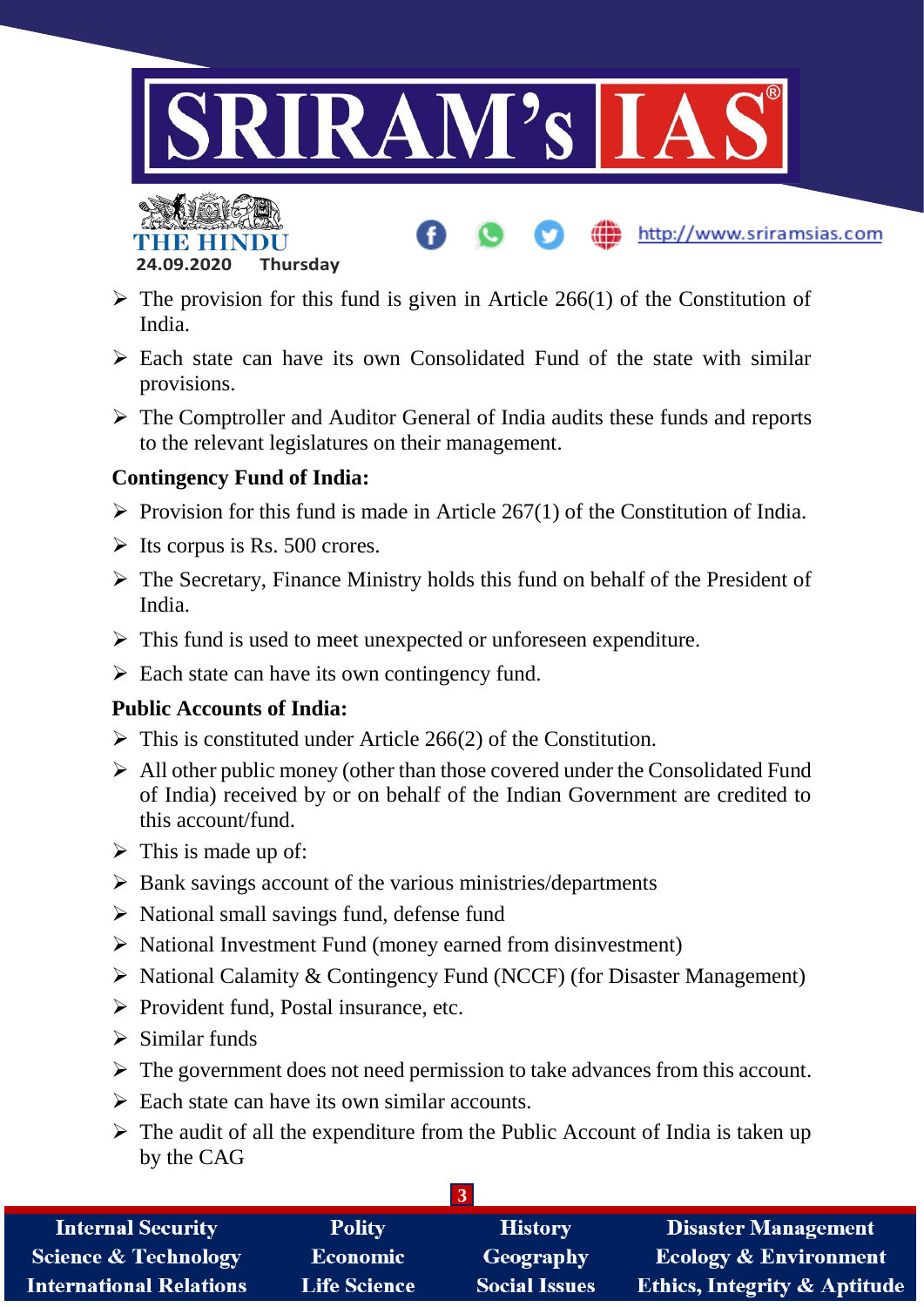

http://www.sriramsias.com

# **THE ENDING 24.09.2020 Thursday**

## **Labour Bills passed amid boycott**

- $\triangleright$  Parliament on Wednesday passed three Bills that complete the government's codification of 29 labour laws into four codes, with the Rajya Sabha passing the **Industrial Relations Code, 2020, the Occupational Safety, Health and Working Conditions Code, 2020 and the Social Security Code, 2020.**
- $\triangleright$  The Upper House passed the three Bills after less than two hours of discussion, while the Opposition continued its boycott that started on Tuesday over the passage of two agriculture Bills.

### **Key takeaways:**

- $\triangleright$  The three Bills that merge 25 laws were passed by the Lok Sabha on Tuesday. The first of the four codes, the Code on Wages, was passed by Parliament in 2019.
- $\triangleright$  Speaking in the Rajya Sabha, Labour and Employment Minister Santosh Kumar Gangwar said the passage of the Bills would balance the needs of workers, industry and other stakeholders. Referring to the empty Opposition benches, Mr. Gangwar said it wasn't a new thing that the Congress was absent, adding that the party had not worried about workers in the past.
- $\triangleright$  Responding to concern that the Industrial Relations Code had imposed a 14day notice period for strikes, Mr. Gangwar said: "The government has not taken away the workers' right to strike."
- $\triangleright$  The notice period gave the two parties a chance to resolve the dispute, he added.
- $\triangleright$  The Minister said the changes in the labour laws were needed for the welfare of workers and promotion of industries. He said for the first time, 50 crore workers of the organised and unorganised sectors as well as the self-employed were covered under minimum wage and social security laws. Platform and gig workers were covered under the Social Security Code as well, giving the government the power to formulate social security schemes for them.
- $\triangleright$  The IR Code will allow companies with under 300 workers to decide on termination and other service conditions of employees without prior approval, as opposed to companies with less than 100 staff as of now.

| <b>Internal Security</b>        | <b>Polity</b>       | <b>History</b>       | <b>Disaster Management</b>              |
|---------------------------------|---------------------|----------------------|-----------------------------------------|
| <b>Science &amp; Technology</b> | Economic            | Geography            | <b>Ecology &amp; Environment</b>        |
| <b>International Relations</b>  | <b>Life Science</b> | <b>Social Issues</b> | <b>Ethics, Integrity &amp; Aptitude</b> |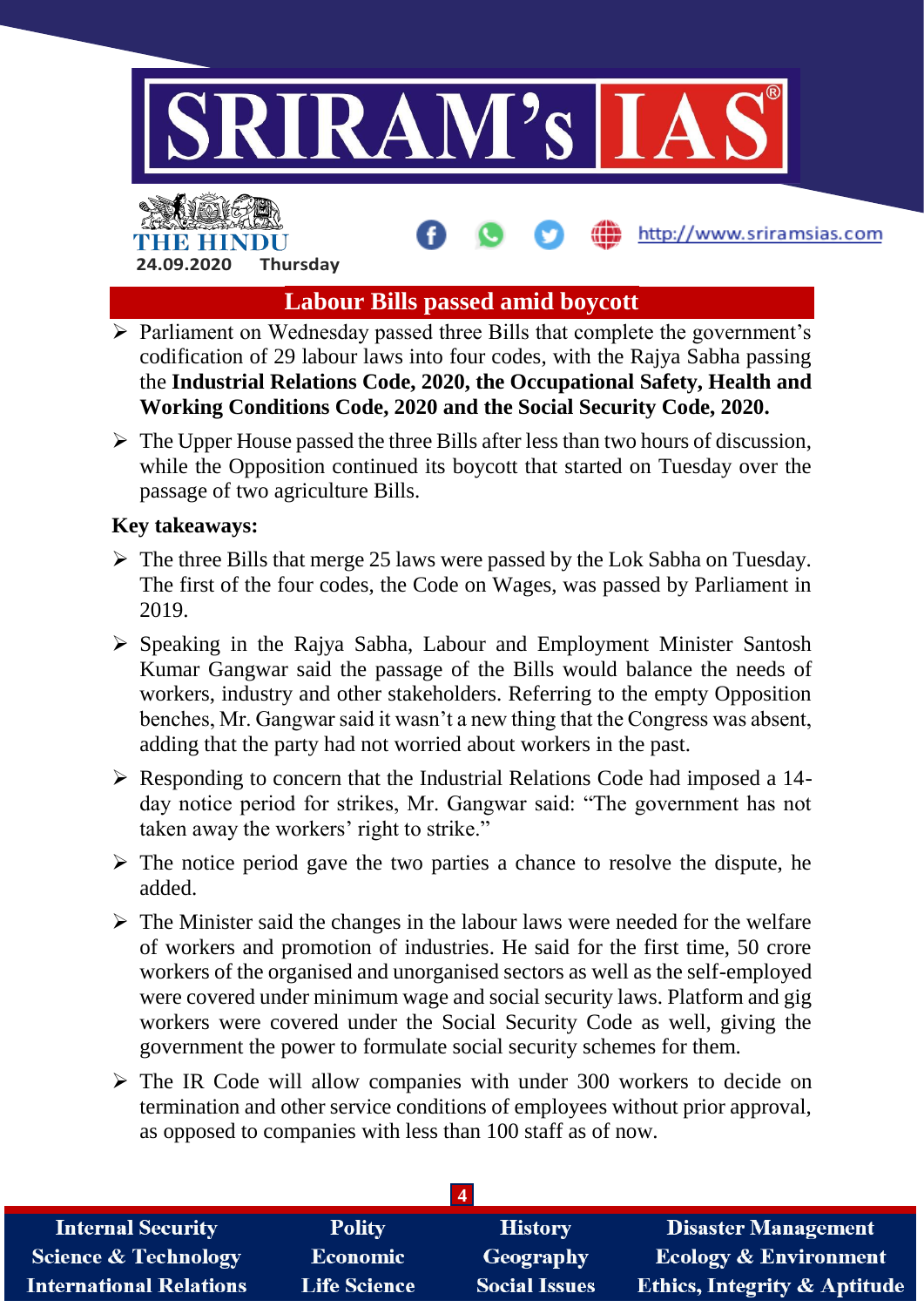

## **40% toilets in govt. schools non-existent, unused: CAG**

### **Key findings of the report:**

- $\triangleright$  Public sector units claimed to have constructed 1.4 lakh toilets in government schools as part of a Right to Education project, but almost 40% of those surveyed by the **Comptroller and Auditor-General** were found to be nonexistent, partially constructed, or unused.
- $\triangleright$  In an audit report presented in Parliament on Wednesday, the CAG said over 70% did not have running water facilities in the toilets, while 75% were not being maintained hygienically.
- The **Swachh Vidyalaya Abhiyan** was launched by the Human Resource Development Ministry in September 2014 to meet the **Right to Education Act's mandate that all schools must have separate toilets for boys and girls.**

#### **Major challenges:**

 $\triangleright$  Lack of dedicated funds, poor maintenance and poor water availability in toilets were identified as major challenges, and central public sector enterprises (CPSEs) were roped in to bridge the gap over a one-year period.

#### **Physical survey:**

- There are **10.8 lakh government schools in the country**. Overall, more than 1.4 lakh toilets were built by 53 CPSEs, with significant support coming from power, coal and oil companies.
- $\triangleright$  The CAG audit conducted a physical survey of a sample of 2,695 toilets built by these companies in 15 States.
- $\triangleright$  Out of that sample, CPSEs identified but did not construct 83. Another 200 toilets were reported to be constructed, but were non-existent, while 86 toilets were only partially constructed.
- $\triangleright$  Another 691 toilets "were found not in use mainly due to lack of running water, lack of cleaning arrangements, damages to the toilets and other reasons like use of toilets for other purposes, toilets locked up, etc," said the audit report.
- $\triangleright$  Thus, almost 40% of toilets were non-existent, partially completed or unused.

| <b>Internal Security</b>        | <b>Polity</b>       | <b>History</b>       | <b>Disaster Management</b>              |  |
|---------------------------------|---------------------|----------------------|-----------------------------------------|--|
| <b>Science &amp; Technology</b> | Economic            | Geography            | <b>Ecology &amp; Environment</b>        |  |
| <b>International Relations</b>  | <b>Life Science</b> | <b>Social Issues</b> | <b>Ethics, Integrity &amp; Aptitude</b> |  |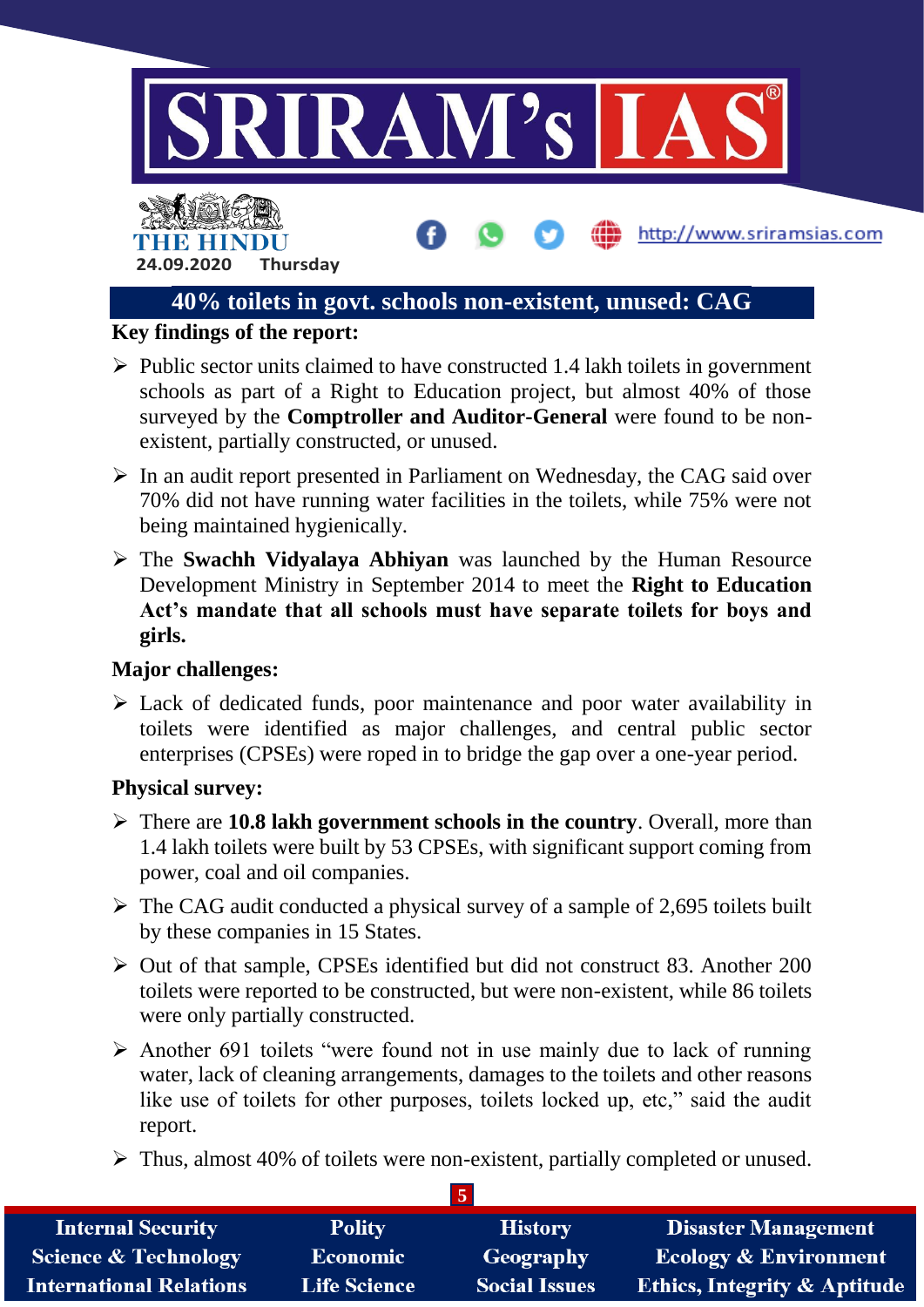

### **No functional toilets:**

 $\triangleright$  Out of the 1,967 coeducational schools surveyed, 99 schools had no functional toilets while 436 had only one functional toilet, meaning that the objective of providing separate toilets for boys and girls was not fulfilled in 27% of the schools, said the CAG.

## **Value Added Information**

### **About CAG**:

- $\triangleright$  The Constitution of India provides for an independent office of the Comptroller and Auditor General of India (CAG) in chapter V under Part V.
- $\triangleright$  The CAG is mentioned in the Constitution of India under Article 148 151.
- $\triangleright$  He is the head of the Indian Audit and Accounts Department.
- $\triangleright$  He is the guardian of the public purse and controls the entire financial system of the country at both the levels- the centre and state.
- $\triangleright$  His duty is to uphold the Constitution of India and the laws of Parliament in the field of financial administration.
- $\triangleright$  Appointment and Term to Constitutionals Posts:
- $\triangleright$  The CAG is appointed by the President of India by a warrant under his hand and seal.
- $\triangleright$  He holds office for a period of six years or upto the age of 65 years, whichever is earlier.

#### **Duties:**

- $\triangleright$  CAG audits the accounts related to all expenditure from the Consolidated Fund of India, Consolidated Fund of each state and UT having a legislative assembly.
- $\triangleright$  CAG audits all expenditure from the Contingency Fund of India and the Public Account of India as well as the Contingency Fund and Public Account of each state.
- $\triangleright$  CAG audits all trading, manufacturing, profit and loss accounts, balance sheets and other subsidiary accounts kept by any department of the Central Government and the state governments.

| <b>Internal Security</b>        | <b>Polity</b>       | <b>History</b>       | <b>Disaster Management</b>              |  |
|---------------------------------|---------------------|----------------------|-----------------------------------------|--|
| <b>Science &amp; Technology</b> | Economic            | Geography            | <b>Ecology &amp; Environment</b>        |  |
| <b>International Relations</b>  | <b>Life Science</b> | <b>Social Issues</b> | <b>Ethics, Integrity &amp; Aptitude</b> |  |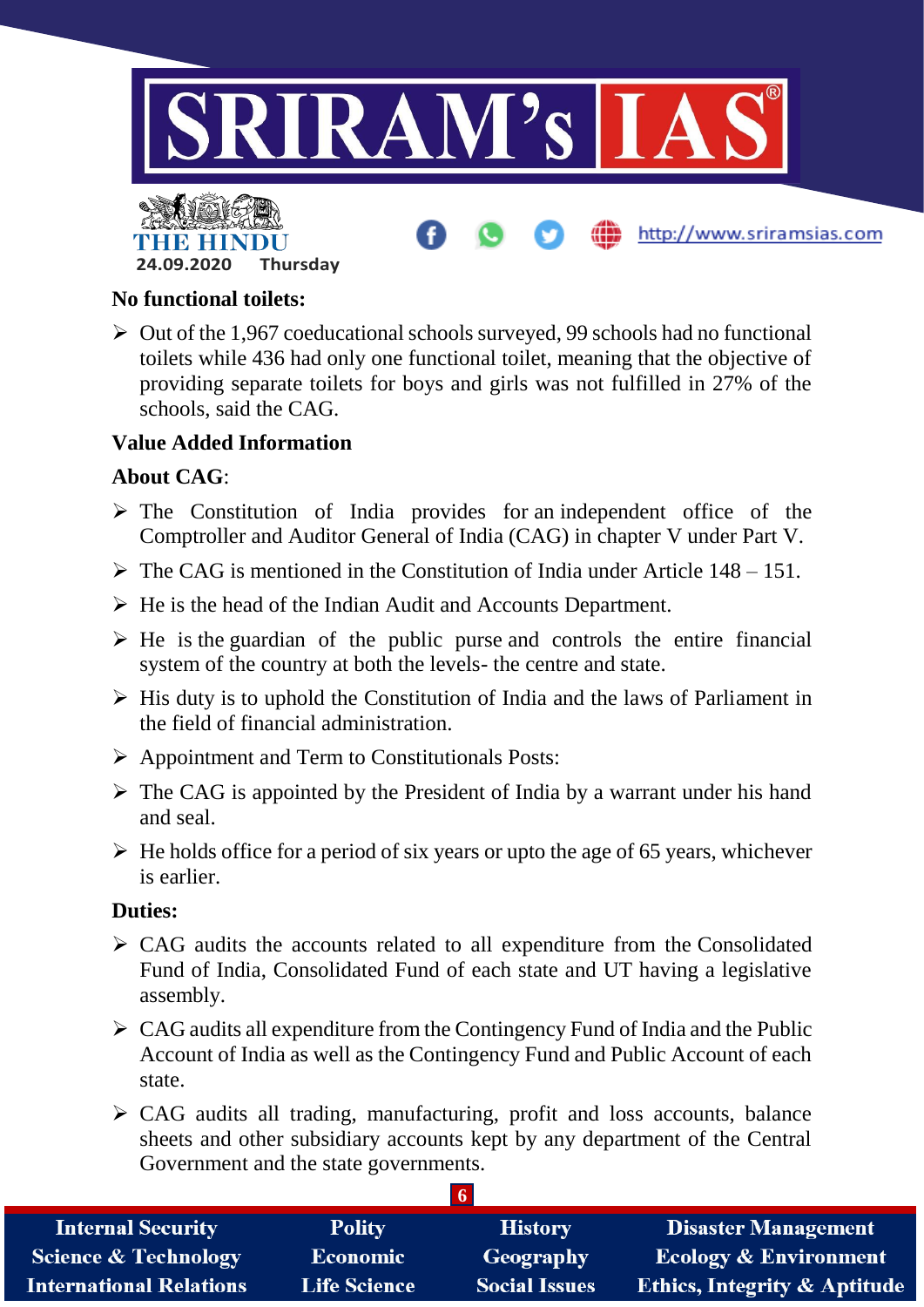

- $\triangleright$  CAG audits the receipts and expenditure of all bodies and authorities substantially financed from the Central or State revenues; government companies; other corporations and bodies, when so required by related laws.
- $\triangleright$  He ascertains and certifies the net proceeds of any tax or duty and his certificate is final on the matter.

### **Reports:**

- $\triangleright$  He submits his audit reports relating to the accounts of the Centre and State to the President and Governor, who shall, in turn, place them before both the houses of Parliament and the state legislature respectively.
- $\triangleright$  He submits 3 audit reports to the President: audit report on appropriation accounts, audit report on finance accounts and audit report on public undertakings.

## **CAG and PAC**:

- $\triangleright$  He acts as a guide, friend and philosopher of the Public Accounts Committee of the Parliament.
- $\triangleright$  CAG along with its mandatory regulatory and compliance audit performs the performance as well as efficiency audit to question executive's wisdom and economy in order to identify cases of improper expenditure and waste of public money.

## **Constitutional provisions which ensure the independence of CAG are:**

- $\triangleright$  CAG is provided with the security of tenure. He can be removed by the president only in accordance with the procedure mentioned in the Constitution. Thus, he does not hold his office till the pleasure of the president, though he is appointed by him.
- $\triangleright$  He is not eligible for further office, either under the Government of India or of any state, after he ceases to hold his office.
- $\triangleright$  His salary and other service conditions are determined by the Parliament. His salary is equal to that of a judge of the Supreme Court.
- $\triangleright$  Neither his salary nor his rights in respect of leave of absence, pension or age of retirement can be altered to his disadvantage after his appointment.

| <b>Internal Security</b>        | <b>Polity</b>       | <b>History</b>       | <b>Disaster Management</b>              |
|---------------------------------|---------------------|----------------------|-----------------------------------------|
| <b>Science &amp; Technology</b> | <b>Economic</b>     | Geography            | Ecology & Environment                   |
| <b>International Relations</b>  | <b>Life Science</b> | <b>Social Issues</b> | <b>Ethics, Integrity &amp; Aptitude</b> |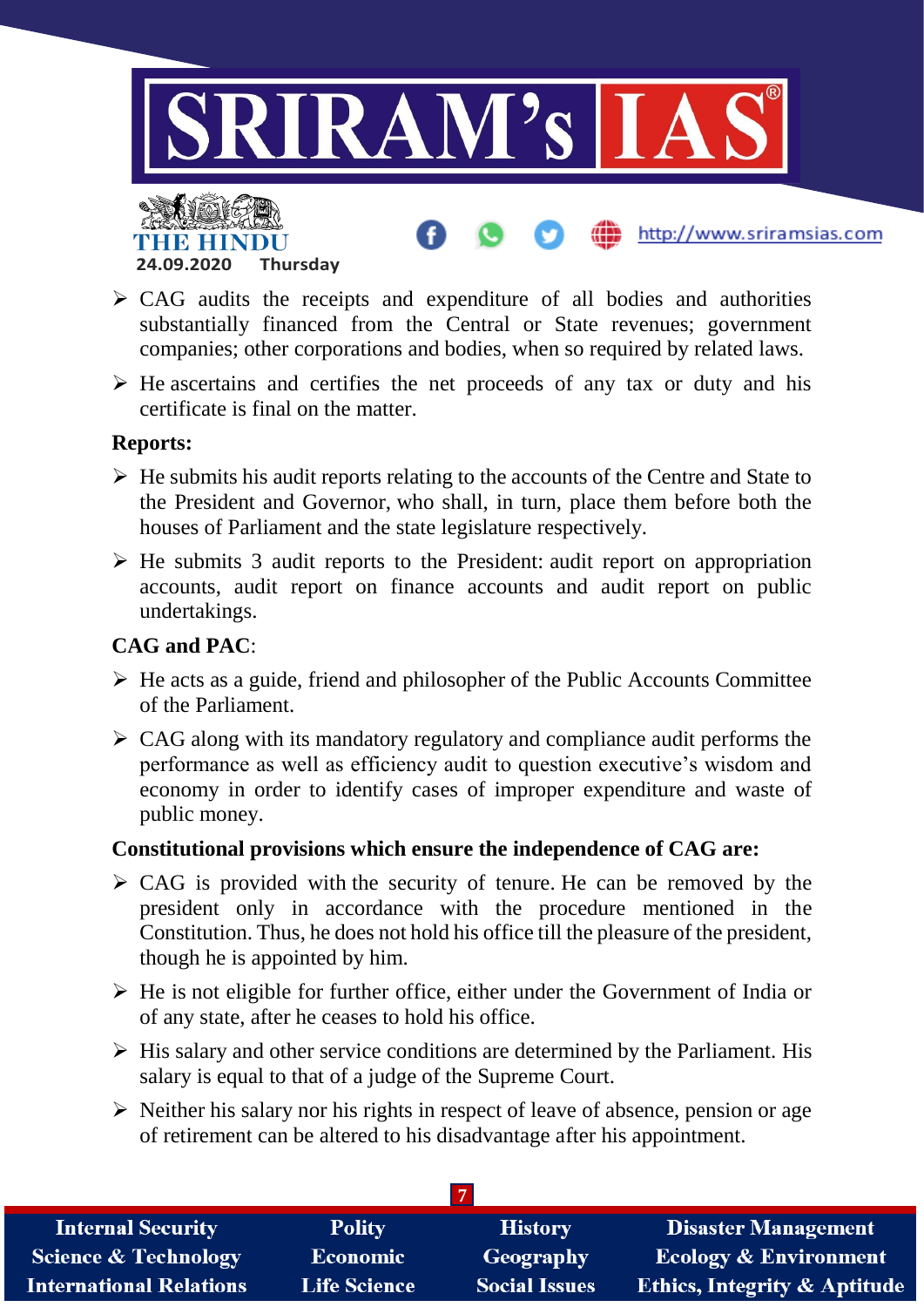

## $\triangleright$  The administrative expenses of the office of the CAG, including all salaries, allowances and pensions of persons serving in that office are charged upon the Consolidated Fund of India. Thus, they are not subject to the vote of Parliament.

## **G4 seeks time-bound reform of Security Council**

 Foreign Ministers from the Group of 4 — **India, Brazil, Japan and Germany — a group that is seeking permanent membership of the UN Security Council (UNSC),** met virtually on Wednesday to further their objective. The four countries stressed delivering concrete outcomes, in writing and within a time frame.

#### **Key takeaways:**

**24.09.2020 Thursday**

THE BELLET

- $\triangleright$  "Participated in #G4 Foreign Ministers Meeting that called for a decisive push for UNSC reforms during #UN75. Unanimous call for text-based negotiations in a fixed time frame. Reformed Multilateralism guides India's approach to the United Nations," External Affairs Minister S. Jaishankar tweeted.
- $\triangleright$  The Ministers reaffirmed their common resolve to "finally take decisive steps" towards the early and comprehensive reform of the Security Council that was envisaged by Heads of State and Government in the 2005 World Summit," as per a joint press statement released by the Ministry of External Affairs.
- $\triangleright$  The G4 will work with "other reform-minded countries and groups" to start text-based negotiations (TBN) without delay and seek "concrete outcomes" during the 75th session of the UN General Assembly, which has just begun and lasts until next September.
- $\triangleright$  "G4 Ministers reiterated support for each other's membership to the UNSC "given the capacity and willingness to take on major responsibilities with regard to the maintenance of international peace and security", the statement said.
- India, which, in January, will commence a two-year non-permanent term on the UNSC, has long sought a permanent seat at the Council and is a proponent of other UNSC reforms — such as increasing the number of permanent (currently five) and non-permanent (currently 10) seats and ensuring greater representation for Africa.

| <b>Internal Security</b>        | <b>Polity</b>       | <b>History</b>       | <b>Disaster Management</b>              |  |
|---------------------------------|---------------------|----------------------|-----------------------------------------|--|
| <b>Science &amp; Technology</b> | <b>Economic</b>     | Geography            | <b>Ecology &amp; Environment</b>        |  |
| <b>International Relations</b>  | <b>Life Science</b> | <b>Social Issues</b> | <b>Ethics, Integrity &amp; Aptitude</b> |  |